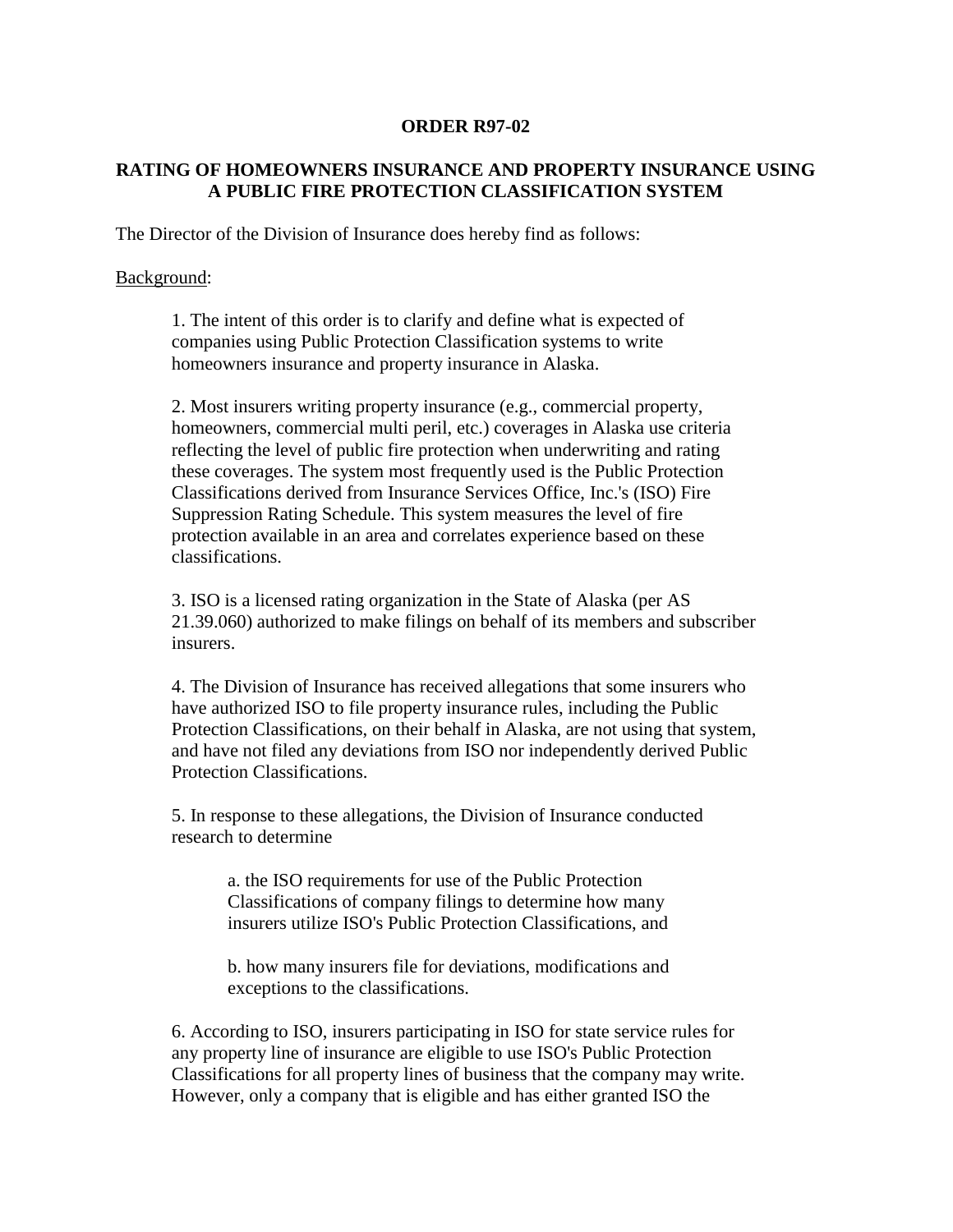authority to file rules, which include protection classifications, on their behalf for a specific line of property insurance, or has filed by reference within their independent rule filing to use the ISO Public Protection Classifications, has their use of ISO's Public Protection Classifications approved by the division pursuant to AS 21.39.040.

7. Although most insurers utilize the standard ISO classifications, some insurers have not granted ISO the authority to file rules, including protection classifications, on their behalf for specific lines of property insurance or filed by reference the ISO Public Protection Classifications, and some have filed for exceptions, modifications, and deviations from the ISO Public Protection Classifications. An insurer that has neither adopted ISO's Public Protection Classifications nor filed its own may be in violation of AS 21.39.040.

## THE DIRECTOR HEREBY ORDERS:

A. The Division of Insurance considers that each insurer who has authorized ISO to file personal and/or commercial property rules on its behalf is utilizing the ISO Public Protection Classifications and the established effective dates for the classifications unless a deviation or an independent filing is made under AS 21.39.040.

B. In accordance with AS 21.39.040, an insurer writing a property coverage that considers public fire protection in its rate structure must:

> i) grant ISO the authority to file rules, including Public Protection Classifications, on its behalf for a specific line of property insurance,

> ii) be a participating ISO insurer and file by reference within their independent rule filing to use ISO's Public Protection Classifications for a specific line of property insurance, or

iii) file detailed support with the Division of Insurance to utilize another Protection Classification System.

C. If an insurer has granted ISO the authority to file on its behalf in accordance with provision B.(i) above, or filed by reference within their independent filing in accordance with provision B.(ii) above, then the insurer must:

> i) utilize ISO's Public Protection Classifications and the established effective date, or